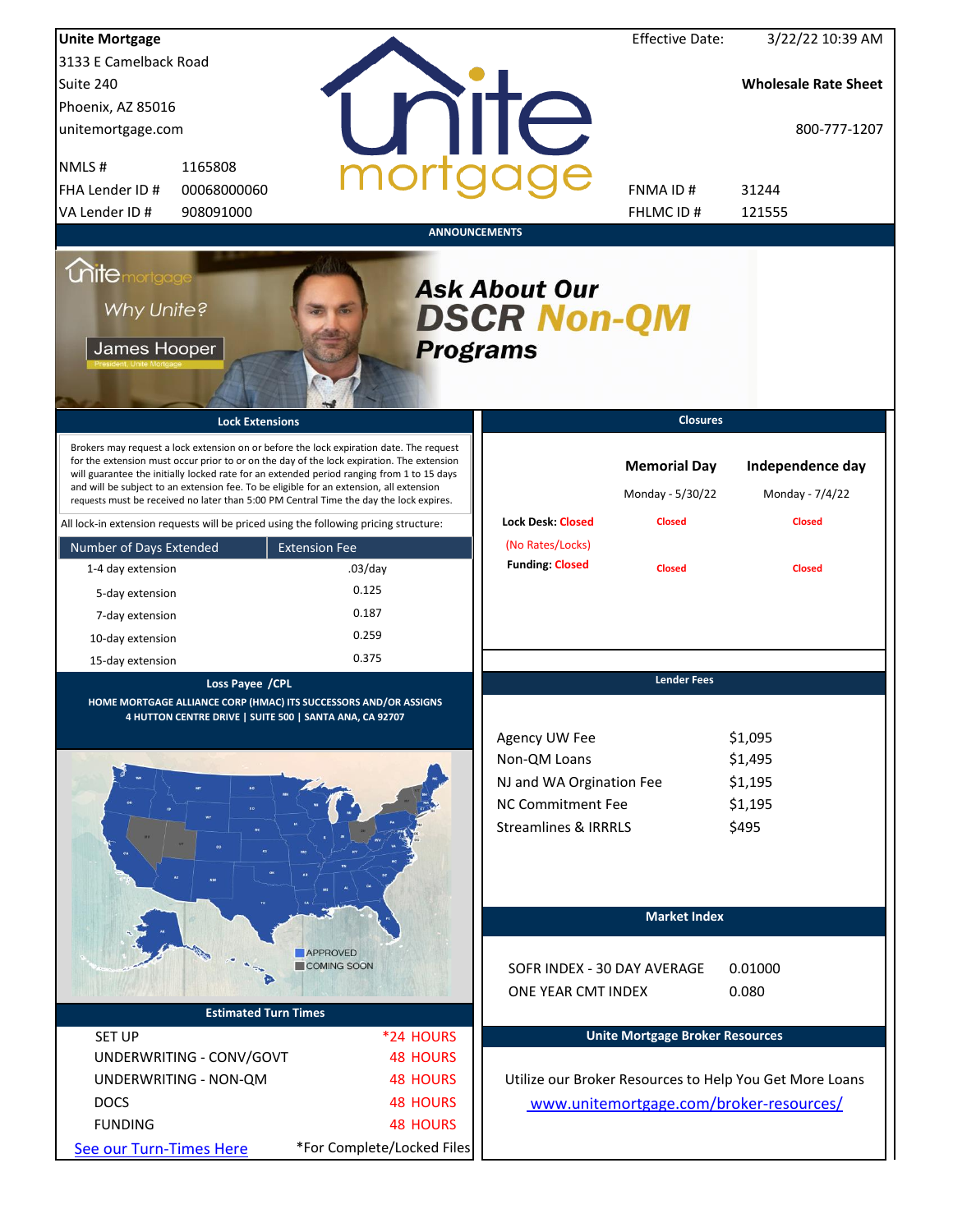

### **Rates are subject to change without prior notice Not for Public View • For Professional Use Only**

Price Change Effective: 9:00 AM PST

**30 DAY PRICING PRICING ADJUSTMENTS**

**Lock Desk** [locks@unitemtg](mailto:locks@unitemtg.com).com File Update: 22-Mar-2022 7:12 AM Effective Date: 22-Mar-2022 Lock Hours: 9:00 A.M. - 3:00 P.M. PST

# **INVESTOR PRIME**

|             | <b>30 DAY PRICING</b> |                 |
|-------------|-----------------------|-----------------|
| <b>RATE</b> | <b>5/6 ARM</b>        | <b>30YR FIX</b> |
| 8.125       | 103.3750              | 103.1250        |
| 8.000       | 103.2500              | 103.0000        |
| 7.875       | 103.1250              | 102.8750        |
| 7.750       | 103,0000              | 102.7500        |
| 7.625       | 102.8750              | 102.6250        |
| 7.500       | 102.7500              | 102.5000        |
| 7.375       | 102.6250              | 102.3750        |
| 7.250       | 102.5000              | 102.2500        |
| 7.125       | 102.3750              | 102.1250        |
| 7.000       | 102.2500              | 102.0000        |
| 6.875       | 102.1250              | 101.8750        |
| 6.750       | 102.0000              | 101.7500        |
| 6.625       | 101.8750              | 101.6250        |
| 6.500       | 101.7500              | 101.5000        |
| 6.375       | 101.5000              | 101.2500        |
| 6.250       | 101.2500              | 101.0000        |
| 6.125       | 101.0000              | 100.7500        |
| 6.000       | 100.7500              | 100,5000        |
| 5.875       | 100,5000              | 100.2500        |
| 5.750       | 100.2500              | 100,0000        |
| 5.625       | 100,0000              | 99.7500         |
| 5.500       | 99.5000               | 99.2500         |
| 5.375       | 98.8750               | 98.6250         |

| No Prepay - Hard  | 99.0000  |
|-------------------|----------|
| 1yr Prepay - Hard | 99 8750  |
| 2yr Prepay - Hard | 100 1250 |
| 3yr Prepay - Hard | 100 3750 |
| 4yr Prepay - Hard | 100 6250 |
| 5yr Prepay - Hard | 100.8750 |
|                   |          |

| <b>LOCK FEES</b>        |         |
|-------------------------|---------|
| Relock Fee:             | .250    |
| Extension Fee Per Diem: | .030    |
| <b>Extension Max:</b>   | 15 Days |

| <b>RATE</b>       | <b>5/6 ARM</b>                          | 30YR FIX |                                 |                           |          |          |          | LTV      |          |          |                            |
|-------------------|-----------------------------------------|----------|---------------------------------|---------------------------|----------|----------|----------|----------|----------|----------|----------------------------|
| 8.125             | 103.3750                                | 103.1250 | Documentation                   | <b>Credit Score</b>       | 00.01-50 | 50.01-55 | 55.01-60 | 60.01-65 | 65.01-70 | 70.01-75 | 75.01-80                   |
|                   |                                         |          |                                 |                           |          |          |          |          |          |          |                            |
| 8.000             | 103.2500                                | 103.0000 |                                 | $\geq 780$                | (0.250)  | (0.375)  | (0.500)  | (0.625)  | (0.875)  | (1.125)  | (1.750)                    |
| 7.875             | 103.1250                                | 102.8750 |                                 | 760 - 779                 | (0.375)  | (0.375)  | (0.625)  | (0.875)  | (1.000)  | (1.375)  | (2.000)                    |
| 7.750             | 103.0000                                | 102.7500 |                                 | 740 - 759                 |          | (0.500)  | (0.750)  | (1.000)  | (1.250)  | (1.625)  | (2.250)                    |
|                   |                                         |          |                                 |                           | (0.375)  |          |          |          |          |          |                            |
| 7.625             | 102.8750                                | 102.6250 |                                 | 720 - 739                 | (0.500)  | (0.625)  | (0.875)  | (1.125)  | (1.500)  | (2.000)  | (2.750)                    |
| 7.500             | 102.7500                                | 102.5000 | <b>DSCR</b>                     | 700 - 719                 | (0.625)  | (0.750)  | (1.000)  | (1.375)  | (1.875)  | (2.500)  | (3.500)                    |
| 7.375             | 102.6250                                | 102.3750 |                                 | 680 - 699                 | (0.875)  | (1.000)  | (1.250)  | (1.750)  | (2.250)  | (3.000)  | (3.875)                    |
|                   |                                         |          |                                 |                           |          |          |          |          |          |          |                            |
| 7.250             | 102.5000                                | 102.2500 |                                 | $660 - 679$               | (1.375)  | (1.500)  | (1.625)  | (2.250)  | (3.125)  | (3.750)  | (4.500)                    |
| 7.125             | 102.3750                                | 102.1250 |                                 | $640 - 659$               | (1.875)  | (2.000)  | (2.125)  | (2.750)  | (3.625)  | (4.750)  | $\#N/A$                    |
| 7.000             | 102.2500                                | 102.0000 |                                 | $620 - 639$               | (2.375)  | (2.500)  | (2.625)  | (3.250)  | (4.125)  | #N/A     | $\#N/A$                    |
|                   |                                         |          |                                 |                           |          |          |          |          |          |          |                            |
| 6.875             | 102.1250                                | 101.8750 |                                 | $\geq 780$                | (0.125)  | (0.250)  | (0.250)  | (0.375)  | (0.500)  | (0.625)  | (0.875)                    |
| 6.750             | 102.0000                                | 101.7500 |                                 | 760 - 779                 | (0.250)  | (0.250)  | (0.250)  | (0.500)  | (0.625)  | (0.750)  | (1.125)                    |
| 6.625             | 101.8750                                | 101.6250 |                                 | 740 - 759                 | (0.250)  | (0.250)  | (0.250)  | (0.625)  | (0.750)  | (1.000)  | (1.375)                    |
|                   |                                         |          |                                 |                           |          |          |          |          |          |          |                            |
| 6.500             | 101.7500                                | 101.5000 |                                 | 720 - 739                 | (0.250)  | (0.375)  | (0.375)  | (0.750)  | (0.875)  | (1.125)  | (1.625)                    |
| 6.375             | 101.5000                                | 101.2500 | Bank Statements (12 & 24)       | 700 - 719                 | (0.375)  | (0.375)  | (0.625)  | (0.875)  | (1.125)  | (1.500)  | (2.000)                    |
| 6.250             |                                         |          |                                 | 680 - 699                 | (0.375)  | (0.500)  | (0.750)  | (1.000)  |          |          |                            |
|                   | 101.2500                                | 101.0000 |                                 |                           |          |          |          |          | (1.375)  | (1.750)  | (2.500)                    |
| 6.125             | 101.0000                                | 100.7500 |                                 | $660 - 679$               | (0.500)  | (0.750)  | (1.000)  | (1.500)  | (2.250)  | (2.750)  | (3.500)                    |
| 6.000             | 100.7500                                | 100.5000 |                                 | 640 - 659                 | (0.750)  | (1.000)  | (1.250)  | (1.750)  | (2.500)  | (3.125)  | $\# \mathbb{N}/\mathbb{A}$ |
| 5.875             | 100.5000                                | 100.2500 |                                 | 620 - 639                 | (1.250)  | (1.500)  | (1.750)  | (2.250)  | (3.000)  | #N/A     | #N/A                       |
|                   |                                         |          |                                 |                           |          |          |          |          |          |          |                            |
| 5.750             | 100.2500                                | 100.0000 |                                 | $\geq 780$                | (0.125)  | (0.250)  | (0.250)  | (0.625)  | (0.875)  | (1.125)  | #N/A                       |
| 5.625             | 100.0000                                | 99.7500  |                                 | 760 - 779                 | (0.125)  | (0.250)  | (0.375)  | (0.750)  | (1.000)  | (1.375)  | $\#N/A$                    |
| 5.500             | 99.5000                                 | 99.2500  |                                 | 740 - 759                 | (0.250)  | (0.250)  | (0.500)  | (0.875)  | (1.125)  | (1.625)  | $\#N/A$                    |
|                   |                                         |          |                                 |                           |          |          |          |          |          |          |                            |
| 5.375             | 98.8750                                 | 98.6250  |                                 | 720 - 739                 | (0.375)  | (0.500)  | (0.625)  | (1.000)  | (1.500)  | (2.000)  | $\#N/A$                    |
|                   |                                         |          | <b>Asset Depletion</b>          | 700 - 719                 | (0.500)  | (0.625)  | (1.000)  | (1.375)  | (1.875)  | (2.500)  | $\#N/A$                    |
|                   |                                         |          |                                 | 680 - 699                 | (0.625)  | (0.750)  | (1.250)  | (1.750)  | (2.250)  | (3.000)  | $\#N/A$                    |
|                   |                                         |          |                                 |                           |          |          |          |          |          |          |                            |
|                   |                                         |          |                                 | $660 - 679$               | (0.750)  | (1.000)  | (1.500)  | (2.250)  | (3.125)  | #N/A     | #N/A                       |
|                   |                                         |          |                                 | $640 - 659$               | (1.250)  | (1.500)  | (2.000)  | (2.750)  | (3.625)  | #N/A     | $\#N/A$                    |
|                   |                                         |          |                                 | 620 - 639                 | (1.750)  | (2.000)  | (2.500)  | (3.250)  | $\#N/A$  | #N/A     | #N/A                       |
|                   |                                         |          |                                 |                           |          |          |          |          |          |          |                            |
|                   | MAX PRICING (Lower of Price or Premium) |          |                                 | $\geq 780$                | (0.625)  | (0.750)  | (0.750)  | (1.125)  | (1.375)  | (1.625)  | #N/A                       |
| No Prepay - Hard  |                                         | 99.0000  |                                 | 760 - 779                 | (0.625)  | (0.750)  | (0.875)  | (1.250)  | (1.500)  | (1.875)  | $\# \mathbb{N}/\mathbb{A}$ |
| 1yr Prepay - Hard |                                         | 99.8750  |                                 | 740 - 759                 | (0.750)  | (0.750)  | (1.000)  | (1.375)  | (1.625)  | (2.125)  | $\# \mathbb{N}/\mathbb{A}$ |
|                   |                                         |          |                                 |                           |          |          |          |          |          |          |                            |
| 2yr Prepay - Hard |                                         | 100.1250 |                                 | 720 - 739                 | (0.875)  | (1.000)  | (1.125)  | (1.500)  | (2.000)  | (2.500)  | #N/A                       |
| 3yr Prepay - Hard |                                         | 100.3750 | <b>P&amp;L</b>                  | 700 - 719                 | (1.000)  | (1.125)  | (1.500)  | (1.875)  | (2.375)  | (3.000)  | $\#N/A$                    |
| 4yr Prepay - Hard |                                         | 100.6250 |                                 | 680 - 699                 | (1.125)  | (1.250)  | (1.750)  | (2.250)  | (2.750)  | (3.500)  | $\#N/A$                    |
|                   |                                         |          |                                 | $660 - 679$               |          |          |          |          |          |          |                            |
| 5yr Prepay - Hard |                                         | 100.8750 |                                 |                           | (1.250)  | (1.500)  | (2.000)  | (2.750)  | (3.625)  | $\#N/A$  | $\#N/A$                    |
|                   |                                         |          |                                 | 640 - 659                 | (1.750)  | (2.000)  | (2.500)  | (3.250)  | (4.125)  | #N/A     | $\#N/A$                    |
|                   | <b>ARM MARGIN</b>                       |          |                                 | $620 - 639$               | (2.250)  | (2.500)  | (3.000)  | (3.750)  | $\#N/A$  | #N/A     | #N/A                       |
|                   |                                         |          |                                 |                           |          |          |          |          |          |          |                            |
|                   | 5.000                                   | SOFR     |                                 | $\geq 780$                | 0.000    | 0.000    | 0.000    | (0.250)  | (0.375)  | (0.375)  | (0.500)                    |
|                   |                                         |          |                                 | 760 - 779                 | 0.000    | 0.000    | 0.000    | (0.250)  | (0.375)  | (0.500)  | (0.625)                    |
|                   | <b>LOCK FEES</b>                        |          |                                 | 740 - 759                 | 0.000    | 0.000    | 0.000    | (0.250)  | (0.375)  | (0.625)  | (0.750)                    |
|                   |                                         |          |                                 |                           |          |          |          |          |          |          |                            |
|                   | Relock Fee:                             | .250     |                                 | 720 - 739                 | (0.125)  | (0.125)  | (0.125)  | (0.250)  | (0.500)  | (0.750)  | (1.000)                    |
|                   | <b>Extension Fee Per Diem</b>           | .030     | <b>Full Doc</b>                 | 700 - 719                 | (0.250)  | (0.250)  | (0.375)  | (0.500)  | (0.625)  | (0.875)  | (1.250)                    |
|                   | <b>Extension Max:</b>                   | 15 Days  |                                 | 680 - 699                 | (0.250)  | (0.250)  | (0.500)  | (0.625)  | (0.750)  | (1.000)  | (1.375)                    |
|                   |                                         |          |                                 |                           |          |          |          |          |          |          |                            |
|                   |                                         |          |                                 | 660 - 679                 | (0.250)  | (0.375)  | (0.500)  | (1.000)  | (1.375)  | (1.625)  | (2.000)                    |
|                   |                                         |          |                                 | 640 - 659                 | (0.375)  | (0.375)  | (0.500)  | (1.250)  | (1.500)  | (1.750)  | #N/A                       |
|                   |                                         |          |                                 | $620 - 639$               | (0.500)  | (0.500)  | (0.500)  | (1.500)  | (1.750)  | (2.000)  | #N/A                       |
|                   |                                         |          |                                 |                           |          |          |          |          |          |          |                            |
|                   |                                         |          |                                 | 5/6 30yr ARM SOFR         | 0.000    | 0.000    | 0.000    | 0.000    | 0.000    | 0.000    | 0.000                      |
|                   |                                         |          |                                 | 7/6 30yr ARM SOFR         | (0.250)  | (0.250)  | (0.250)  | (0.250)  | (0.250)  | (0.250)  | (0.250)                    |
|                   |                                         |          |                                 | /6 40yr ARM SOFR          | (0.250)  | (0.250)  | (0.250)  | (0.250)  | (0.250)  | (0.250)  | (0.250)                    |
|                   |                                         |          | Product                         | 7/6 40yr ARM SOFR         | (0.500)  |          |          | (0.500)  | (0.500)  | (0.500)  |                            |
|                   |                                         |          |                                 |                           |          | (0.500)  | (0.500)  |          |          |          | (0.500)                    |
|                   |                                         |          |                                 | iuyr Fixea                | (0.250)  | (0.250)  | (0.250)  | (0.250)  | (0.250)  | (0.250)  | (0.250)                    |
|                   |                                         |          |                                 | Interest-Only             | (0.250)  | (0.250)  | (0.375)  | (0.500)  | (0.625)  | (0.750)  | (1.000)                    |
|                   |                                         |          |                                 | 150,000-200k              | (0.500)  | (0.500)  | (0.500)  | (0.500)  | (0.500)  | (0.750)  | (0.750)                    |
|                   |                                         |          |                                 | 200,001-300k              | 0.000    | 0.000    | 0.000    | 0.000    | (0.250)  | (0.250)  | (0.500)                    |
|                   |                                         |          |                                 | 300,001-1.0m              | 0.000    | 0.000    | 0.000    | 0.000    | 0.000    | 0.000    | 0.000                      |
|                   |                                         |          |                                 | 1,000,001-1.5m            |          |          |          |          |          |          |                            |
|                   |                                         |          |                                 |                           | (0.250)  | (0.250)  | (0.250)  | (0.250)  | (0.250)  | (0.250)  | (0.500)                    |
|                   |                                         |          | <b>Loan Amount</b>              | 1,500,001-2.0m            | (0.500)  | (0.500)  | (0.500)  | (0.500)  | (0.500)  | (0.500)  | #N/A                       |
|                   |                                         |          |                                 | 000,001-2.5m              | (0.750)  | (0.750)  | (0.750)  | (0.750)  | (0.750)  | (0.750)  | #N/A                       |
|                   |                                         |          |                                 | 2,500,001-3.0m            | (0.750)  | (0.750)  | (0.750)  | (0.750)  | (0.750)  | (0.750)  | $\#N/\beta$                |
|                   |                                         |          |                                 | ,000,001-3.5m             | N/A      | N/A      | N/A      | N/A      | N/A      | #N/A     | #N/A                       |
|                   |                                         |          |                                 | ,500,001-4.0m             | N/A      | N/A      | N/A      | N/A      | N/A      | #N//     | #N/ $/$                    |
|                   |                                         |          |                                 | $DSCR \geq 1.5$           | 0.250    | 0.250    | 0.250    | 0.250    | 0.250    | 0.250    | 0.250                      |
|                   |                                         |          |                                 | DSCR 1.25-1.49            | 0.250    | 0.250    | 0.250    | 0.250    | 0.250    | 0.250    | 0.250                      |
|                   |                                         |          | <b>DSCR</b>                     | DSCR 1.10-1.24            | 0.000    | 0.000    | 0.000    | 0.000    | 0.000    | 0.000    | 0.000                      |
|                   |                                         |          |                                 | DSCR 1.00-1.09            | (0.250)  | (0.250)  | (0.375)  | (0.375)  | (0.500)  | (0.500)  | (0.750)                    |
|                   |                                         |          |                                 |                           |          |          |          |          |          |          |                            |
|                   |                                         |          |                                 | DSCR 0.75-0.99            | (1.500)  | (1.500)  | (1.625)  | (1.625)  | (1.750)  | (1.750)  | #N/ $\rho$                 |
|                   |                                         |          | DTI                             | 43.01-50                  | 0.000    | 0.000    | 0.000    | 0.000    | (0.125)  | (0.125)  | (0.125)                    |
|                   |                                         |          |                                 | 50.01-55                  | 0.000    | 0.000    | 0.000    | 0.000    | (0.375)  | (0.375)  | #N/                        |
|                   |                                         |          | <b>Bank Statements</b>          | 12mo Bank Stmt            | (0.125)  | (0.125)  | (0.125)  | (0.250)  | (0.375)  | (0.375)  | (0.375)                    |
|                   |                                         |          | Purpose                         | Cash-Out                  | (0.250)  | (0.375)  | (0.375)  | (0.375)  | (0.500)  | (0.750)  | #N/A                       |
|                   |                                         |          |                                 | Condo-Warrantable         | (0.250)  | (0.250)  | (0.250)  | (0.250)  | (0.500)  | (0.500)  | (0.500)                    |
|                   |                                         |          |                                 | Iondo-NonWarrantable      | (0.500)  | (0.500)  | (0.500)  | (0.500)  | (0.750)  | #N/A     | $\#N/\beta$                |
|                   |                                         |          |                                 | -Unit                     |          |          |          |          |          |          |                            |
|                   |                                         |          | <b>Property Type</b>            |                           | (0.250)  | (0.250)  | (0.250)  | (0.250)  | (0.500)  | (0.500)  | (0.500)                    |
|                   |                                         |          |                                 | -Unit                     | (0.250)  | (0.250)  | (0.250)  | (0.250)  | (0.500)  | (0.500)  | (0.500)                    |
|                   |                                         |          |                                 | l-Unit                    | (0.250)  | (0.250)  | (0.250)  | (0.250)  | (0.500)  | (0.500)  | (0.500)                    |
|                   |                                         |          |                                 | Modular                   | (1.000)  | (1.000)  | (1.000)  | (1.000)  | (1.000)  | (1.000)  | (1.000)                    |
|                   |                                         |          | Citizenship                     | Foreign Nat'l (DSCR Only) | N/A      | N/A      | N/A      | N/A      | N/A      | N/A      | N/A                        |
|                   |                                         |          |                                 | 1x30x12                   | (0.750)  | (0.750)  | (0.750)  | (0.750)  | (0.750)  | (0.750)  | (0.750)                    |
|                   |                                         |          |                                 | Multiple30x12             | (2.250)  | (2.250)  | (2.250)  | (2.250)  | (2.250)  | (2.250)  | #N/A                       |
|                   |                                         |          |                                 | FC/SS/DIL/BK7 36-47mo     | (1.000)  | (1.000)  | (1.000)  | (1.000)  | (1.000)  | (1.000)  | (1.000)                    |
|                   |                                         |          | <b>Credit / Housing History</b> | FC/SS/DIL/BK7 24-35mo     |          |          |          |          |          |          |                            |
|                   |                                         |          |                                 |                           | (1.750)  | (1.750)  | (1.750)  | (1.750)  | (1.750)  | (1.750)  | $\#N/A$                    |
|                   |                                         |          |                                 | BK7 12-23mo               | (2.500)  | (2.500)  | (2.500)  | (2.500)  | (2.500)  | (2.500)  | #N/A                       |
|                   |                                         |          |                                 | BK13 DC                   | (1.000)  | (1.000)  | (1.000)  | (1.000)  | (1.000)  | (1.000)  | (1.000)                    |
|                   |                                         |          | <b>Other Miscellaneous</b>      | ACH                       | 0.125    | 0.125    | 0.125    | 0.125    | 0.125    | 0.125    | 0.125                      |
|                   |                                         |          |                                 | No Escrows                | (0.150)  | (0.150)  | (0.150)  | (0.150)  | (0.150)  | (0.150)  | (0.150)                    |
|                   |                                         |          |                                 | No Prepay                 | (1.500)  | (1.500)  | (1.500)  | (1.500)  | (1.500)  | (1.500)  | (1.500)                    |
|                   |                                         |          |                                 | yr Prepay                 | (1.000)  | (1.000)  | (1.000)  | (1.000)  | (1.000)  | (1.000)  | (1.000)                    |
|                   |                                         |          |                                 | yr Prepay                 | (0.500)  | (0.500)  | (0.500)  | (0.500)  | (0.500)  | (0.500)  | (0.500)                    |
|                   |                                         |          | <b>Prepay Penalty</b>           |                           | 0.000    | 0.000    | 0.000    | 0.000    | 0.000    | 0.000    | 0.000                      |
|                   |                                         |          |                                 | yr Prepay                 |          |          |          |          |          |          |                            |
|                   |                                         |          |                                 | 4yr Prepay                | 0.375    | 0.375    | 0.375    | 0.375    | 0.375    | 0.375    | 0.375                      |
|                   |                                         |          |                                 | yr Prepay                 | 0.750    | 0.750    | 0.750    | 0.750    | 0.750    | 0.750    | 0.750                      |
|                   |                                         |          | <b>Lock Term</b>                |                           |          |          |          |          |          |          | (0.150)                    |
|                   |                                         |          |                                 | 40 Day                    | (0.150)  | (0.150)  | (0.150)  | (0.150)  | (0.150)  | (0.150)  |                            |
|                   |                                         |          |                                 |                           |          |          |          |          |          |          |                            |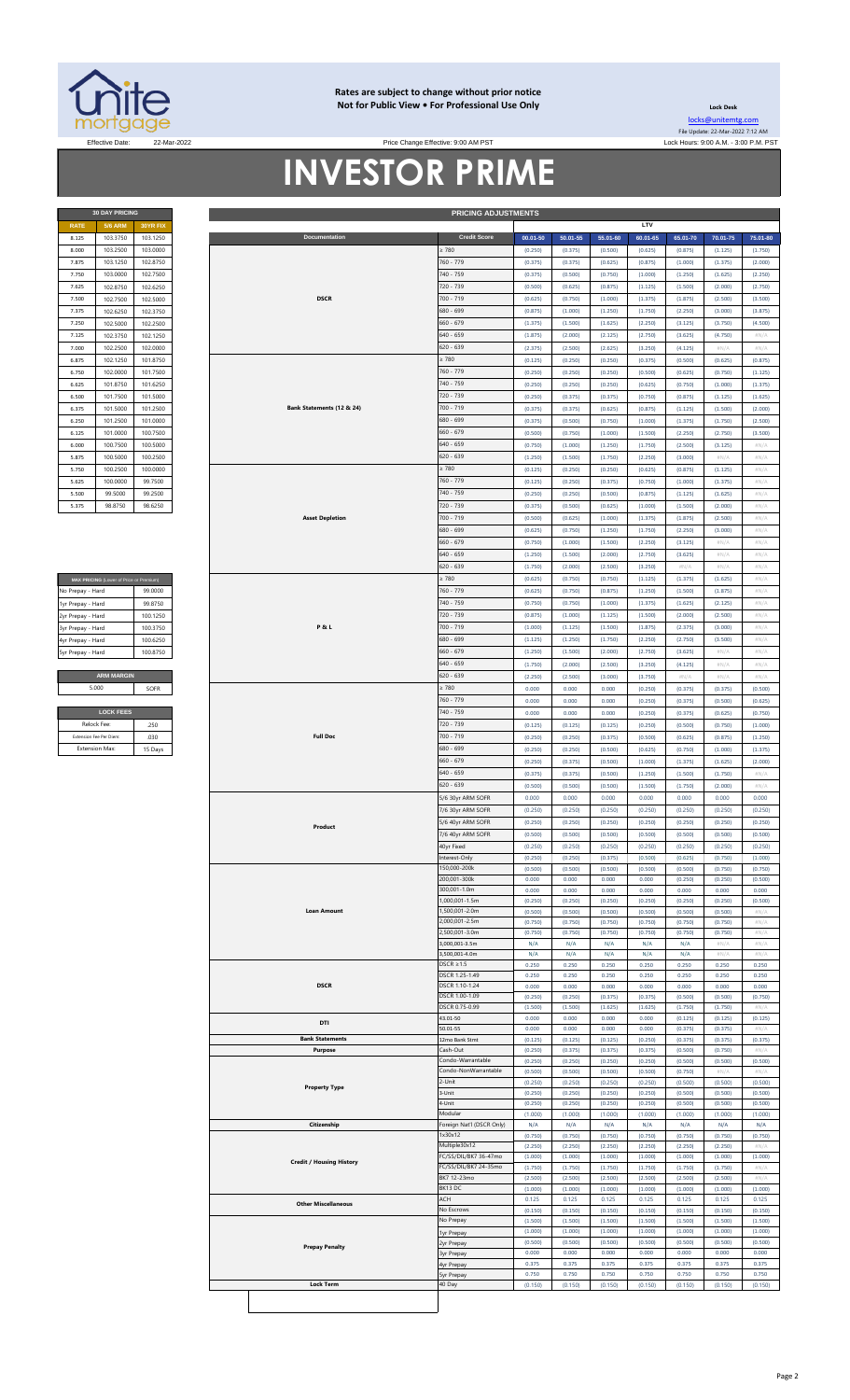

**Rates are subject to change without prior notice Not for Public View • For Professional Use Only** 

**Lock Desk** locks@unitemtg.com File Update: 22-Mar-2022 7:12 AM Lock Hours: 9:00 A.M. - 3:00 P.M. PST

Effective Date: 22-Mar-2022 22-Mar-2022 Price Change Effective: 9:00 AM PST

# **OWNER-OCCUPIED PRIME**

|             | PRIMARY & SECONDARY HOME |                 |
|-------------|--------------------------|-----------------|
| <b>RATE</b> | <b>5/6 ARM</b>           | <b>30YR FIX</b> |
| 8.000       | 103.750                  | 103.500         |
| 7.875       | 103.625                  | 103.375         |
| 7.750       | 103.500                  | 103.250         |
| 7.625       | 103.375                  | 103.125         |
| 7.500       | 103.250                  | 103.000         |
| 7.375       | 103.125                  | 102.875         |
| 7.250       | 103,000                  | 102.750         |
| 7.125       | 102.875                  | 102.625         |
| 7.000       | 102.750                  | 102.500         |
| 6.875       | 102.625                  | 102.375         |
| 6.750       | 102.500                  | 102.250         |
| 6.625       | 102.375                  | 102.125         |
| 6.500       | 102.250                  | 102.000         |
| 6.375       | 102.125                  | 101.875         |
| 6.250       | 102.000                  | 101.750         |
| 6.125       | 101.750                  | 101.500         |
| 6.000       | 101.500                  | 101.250         |
| 5.875       | 101.250                  | 101.000         |
| 5.750       | 101.000                  | 100.750         |
| 5.625       | 100.750                  | 100.500         |
| 5.500       | 100.500                  | 100.250         |
| 5.375       | 100.250                  | 100,000         |
| 5.250       | 99.875                   | 99.625          |
| 5.125       | 99.375                   | 99.125          |
| 5.000       | 98.750                   | 98.500          |

**ARM MARGIN** 5.000

| <b>LOCK FEES</b>                        |         |  |  |  |  |  |  |  |  |
|-----------------------------------------|---------|--|--|--|--|--|--|--|--|
| Relock Fee:                             | 250     |  |  |  |  |  |  |  |  |
| <b>Extension Fee Per Diem</b>           | .030    |  |  |  |  |  |  |  |  |
| <b>Extension Max:</b>                   | 15 Days |  |  |  |  |  |  |  |  |
|                                         |         |  |  |  |  |  |  |  |  |
| MAX PRICING (Lower of Price or Premium) |         |  |  |  |  |  |  |  |  |
| 100,0000                                |         |  |  |  |  |  |  |  |  |

|                                         | PRIMARY & SECONDARY HOME |                               |                       | <b>PRICING ADJUSTMENTS</b> |          |          |          |          |          |          |          |              |  |
|-----------------------------------------|--------------------------|-------------------------------|-----------------------|----------------------------|----------|----------|----------|----------|----------|----------|----------|--------------|--|
| <b>5/6 ARM</b>                          | <b>30YR FIX</b>          |                               |                       |                            |          |          |          | LTV      |          |          |          |              |  |
| 103.750                                 | 103.500                  | <b>Documentation</b>          | <b>Credit Score</b>   | 00.01-50                   | 50.01-55 | 55.01-60 | 60.01-65 | 65.01-70 | 70.01-75 | 75.01-80 | 80.01-85 | 85.01-90     |  |
| 103.625                                 | 103.375                  |                               | $\geq 780$            | 0.000                      | 0.000    | 0.000    | (0.250)  | (0.375)  | (0.375)  | (0.500)  | (0.750)  | (1.125)      |  |
| 103.500                                 | 103.250                  |                               | 760 - 779             | 0.000                      | 0.000    | 0.000    | (0.250)  | (0.375)  | (0.500)  | (0.625)  | (0.875)  | (1.375)      |  |
| 103.375                                 | 103.125                  |                               | 740 - 759             | 0.000                      | 0.000    | 0.000    | (0.250)  | (0.375)  | (0.625)  | (0.750)  | (1.125)  | (1.625)      |  |
| 103.250                                 | 103.000                  |                               | 720 - 739             | (0.125)                    | (0.125)  | (0.125)  | (0.250)  | (0.500)  | (0.750)  | (1.000)  | (1.250)  | (1.875)      |  |
| 103.125                                 | 102.875                  | <b>Full Doc</b>               | 700 - 719             | (0.250)                    | (0.250)  | (0.375)  | (0.500)  | (0.625)  | (0.875)  | (1.250)  | (1.625)  | (2.250)      |  |
| 103.000                                 | 102.750                  |                               | 680 - 699             | (0.250)                    | (0.250)  | (0.500)  | (0.625)  | (0.750)  | (1.000)  | (1.375)  | (2.000)  | #N/A         |  |
| 102.875                                 | 102.625                  |                               | $660 - 679$           | (0.250)                    | (0.375)  | (0.500)  | (1.000)  | (1.375)  | (1.625)  | (2.000)  | (2.750)  | #N/A         |  |
| 102.750                                 | 102.500                  |                               | 640 - 659             | (0.375)                    | (0.375)  | (0.500)  | (1.250)  | (1.500)  | (1.750)  | (2.250)  | $\#N/A$  | #N/A         |  |
| 102.625                                 | 102.375                  |                               | $620 - 639$           | (0.500)                    | (0.500)  | (0.500)  | (1.500)  | (1.750)  | (2.000)  | (2.500)  | $\#N/A$  | #N/A         |  |
| 102.500                                 | 102.250                  |                               | $\geq 780$            | (0.125)                    | (0.250)  | (0.250)  | (0.375)  | (0.500)  | (0.625)  | (0.875)  | (1.250)  | (2.000)      |  |
| 102.375                                 | 102.125                  |                               | 760 - 779             | (0.250)                    | (0.250)  | (0.250)  | (0.500)  | (0.625)  | (0.750)  | (1.125)  | (1.625)  | (2.375)      |  |
| 102.250                                 | 102.000                  |                               | 740 - 759             | (0.250)                    | (0.250)  | (0.250)  | (0.625)  | (0.750)  | (1.000)  | (1.375)  | (1.875)  | (2.875)      |  |
| 102.125                                 | 101.875                  |                               | 720 - 739             | (0.250)                    | (0.375)  | (0.375)  | (0.750)  | (0.875)  | (1.125)  | (1.625)  | (2.250)  | (3.375)      |  |
| 102.000                                 | 101.750                  | Bank Statement / 1099         | 700 - 719             | (0.375)                    | (0.375)  | (0.625)  | (0.875)  | (1.125)  | (1.500)  | (2.000)  | (2.750)  | (4.000)      |  |
| 101.750                                 | 101.500                  |                               | 680 - 699             | (0.375)                    | (0.500)  | (0.750)  | (1.000)  | (1.375)  | (1.750)  | (2.500)  | (3.500)  | #N/A         |  |
| 101.500                                 | 101.250                  |                               | $660 - 679$           | (0.500)                    | (0.750)  | (1.000)  | (1.500)  | (2.250)  | (2.750)  | (3.500)  | (4.250)  | #N/A         |  |
| 101.250                                 | 101.000                  |                               | $640 - 659$           | (0.750)                    | (1.000)  | (1.250)  | (1.750)  | (2.500)  | (3.125)  | (4.000)  | $\#N/A$  | #N/A         |  |
| 101.000                                 | 100.750                  |                               | $620 - 639$           | (1.250)                    | (1.500)  | (1.750)  | (2.250)  | (3.000)  | (3.625)  | #N/A     | $\#N/A$  | #N/A         |  |
| 100.750                                 | 100.500                  |                               | $\geq 780$            | (0.125)                    | (0.250)  | (0.250)  | (0.625)  | (0.875)  | (1.125)  | (1.625)  | $\#N/A$  | #N/A         |  |
| 100.500                                 | 100.250                  |                               | 760 - 779             |                            |          |          |          |          |          |          |          |              |  |
|                                         |                          |                               |                       | (0.125)                    | (0.250)  | (0.375)  | (0.750)  | (1.000)  | (1.375)  | (2.000)  | $\#N/A$  | #N/A         |  |
| 100.250                                 | 100.000                  |                               | 740 - 759             | (0.250)                    | (0.250)  | (0.500)  | (0.875)  | (1.125)  | (1.625)  | (2.375)  | $\#N/A$  | #N/A<br>#N/A |  |
| 99.875                                  | 99.625                   |                               | 720 - 739             | (0.375)                    | (0.500)  | (0.625)  | (1.000)  | (1.500)  | (2.000)  | (2.875)  | $\#N/A$  |              |  |
| 99.375                                  | 99.125                   | <b>Asset Depletion</b>        | $700 - 719$           | (0.500)                    | (0.625)  | (1.000)  | (1.375)  | (1.875)  | (2.500)  | (3.500)  | $\#N/A$  |              |  |
| 98.750                                  | 98.500                   |                               | 680 - 699             | (0.625)                    | (0.750)  | (1.250)  | (1.750)  | (2.250)  | (3.000)  | (4.500)  | $\#N/A$  |              |  |
|                                         |                          |                               | $660 - 679$           | (0.750)                    | (1.000)  | (1.500)  | (2.250)  | (3.125)  | (4.375)  | #N/A     | $\#N/A$  |              |  |
|                                         |                          |                               | 640 - 659             | (1.250)                    | (1.500)  | (2.000)  | (2.750)  | (3.625)  | (4.875)  | $\#N/A$  | $\#N/A$  |              |  |
| <b>ARM MARGIN</b>                       |                          |                               | $620 - 639$           | (1.750)                    | (2.000)  | (2.500)  | (3.250)  | (4.125)  | $\#N/A$  | H N/A    | $\#N/A$  |              |  |
| 5.000                                   | SOFR                     |                               | $\geq 780$            | (0.625)                    | (0.750)  | (0.750)  | (1.125)  | (1.375)  | (1.625)  | (2.250)  | #N/A     |              |  |
|                                         |                          |                               | 760 - 779             | (0.625)                    | (0.750)  | (0.875)  | (1.250)  | (1.500)  | (1.875)  | (2.625)  | #N/A     |              |  |
|                                         |                          |                               | 740 - 759             | (0.750)                    | (0.750)  | (1.000)  | (1.375)  | (1.625)  | (2.125)  | (3.000)  | #N/A     |              |  |
| <b>LOCK FEES</b>                        |                          |                               | 720 - 739             | (0.875)                    | (1.000)  | (1.125)  | (1.500)  | (2.000)  | (2.500)  | (3.500)  | #N/A     |              |  |
| Relock Fee:                             | .250                     | P & L Only - WVOE             | 700 - 719             | (1.000)                    | (1.125)  | (1.500)  | (1.875)  | (2.375)  | (3.000)  | (4.250)  | #N/A     |              |  |
| xtension Fee Per Diem                   | .030                     |                               | 680 - 699             | (1.125)                    | (1.250)  | (1.750)  | (2.250)  | (2.750)  | (3.500)  | (5.000)  | #N/A     |              |  |
|                                         |                          |                               |                       |                            |          |          |          |          |          |          |          |              |  |
| Extension Max:                          | 15 Days                  |                               | 660 - 679             | (1.250)                    | (1.500)  | (2.000)  | (2.750)  | (3.625)  | (4.875)  | $\#N/A$  | #N/A     |              |  |
|                                         |                          |                               | 640 - 659             | (1.750)                    | (2.000)  | (2.500)  | (3.250)  | (4.125)  | (5.375)  | #N/A     | #N/A     |              |  |
| MAX PRICING (Lower of Price or Premium) |                          |                               | $620 - 639$           | (2.250)                    | (2.500)  | (3.000)  | (3.750)  | (4.625)  | #N/A     | #N/A     | #N/A     |              |  |
| 100.0000                                |                          |                               | No Bank Stmt          | 0.000                      | 0.000    | 0.000    | 0.000    | 0.000    | 0.000    | 0.000    | 0.000    | 0.000        |  |
|                                         |                          | <b>Bank Statements</b>        |                       |                            |          |          |          |          |          |          |          |              |  |
|                                         |                          |                               | 12mo Bank Stmt        | (0.125)                    | (0.125)  | (0.125)  | (0.250)  | (0.375)  | (0.375)  | (0.375)  | (0.500)  | (0.500)      |  |
|                                         |                          |                               | 24mo Bank Stmt        | 0.000                      | 0.000    | 0.000    | 0.000    | 0.000    | 0.000    | 0.000    | 0.000    | 0.000        |  |
|                                         |                          |                               | 7/6 30yr ARM SOFR     | (0.250)                    | (0.250)  | (0.250)  | (0.250)  | (0.250)  | (0.250)  | (0.250)  | (0.250)  | (0.250)      |  |
|                                         |                          |                               | 5/6 40yr ARM SOFR     | (0.250)                    | (0.250)  | (0.250)  | (0.250)  | (0.250)  | (0.250)  | (0.250)  | (0.250)  | (0.250)      |  |
|                                         |                          | Product                       | 7/6 40yr ARM SOFR     | (0.500)                    | (0.500)  | (0.500)  | (0.500)  | (0.500)  | (0.500)  | (0.500)  | (0.500)  | (0.500)      |  |
|                                         |                          |                               | 40yr Fixed            | (0.250)                    | (0.250)  | (0.250)  | (0.250)  | (0.250)  | (0.250)  | (0.250)  | (0.250)  | (0.250)      |  |
|                                         |                          |                               | Interest-Only         | (0.250)                    | (0.250)  | (0.375)  | (0.500)  | (0.625)  | (0.750)  | (1.000)  | (1.750)  |              |  |
|                                         |                          |                               | 150,000-200k          | (0.500)                    | (0.500)  | (0.500)  | (0.500)  | (0.500)  | (0.750)  | (0.750)  | (1.000)  | (1.000)      |  |
|                                         |                          |                               | 200,001-300k          | 0.000                      | 0.000    | 0.000    | 0.000    | (0.250)  | (0.250)  | (0.250)  | (0.500)  | (0.500)      |  |
|                                         |                          |                               | 300,001-400k          | 0.000                      | 0.000    | 0.000    | 0.000    | 0.000    | 0.000    | 0.000    | (0.500)  | (0.500)      |  |
|                                         |                          |                               | 400,001-1,000,000     | 0.000                      | 0.000    | 0.000    | 0.000    | 0.000    | 0.000    | 0.000    | 0.000    | 0.000        |  |
|                                         |                          | <b>Loan Amount</b>            | 000,001-1.5m          | (0.250)                    | (0.250)  | (0.250)  |          | (0.250)  | (0.250)  | (0.250)  | (0.250)  | (0.250)      |  |
|                                         |                          |                               |                       |                            |          |          | (0.250)  |          |          |          |          |              |  |
|                                         |                          |                               | 1,500,001-2.0m        | (0.500)                    | (0.500)  | (0.500)  | (0.500)  | (0.500)  | (0.500)  | (0.500)  | H N/A    |              |  |
|                                         |                          |                               | 000,001-2.5m          | (0.750)                    | (0.750)  | (0.750)  | (0.750)  | (0.750)  | (0.750)  | (0.750)  | $\#N/A$  |              |  |
|                                         |                          |                               | 500,001-3.0m          | (0.750)                    | (0.750)  | (0.750)  | (0.750)  | (0.750)  | (0.750)  | (0.750)  | $\#N/A$  |              |  |
|                                         |                          |                               | 3,000,001-3.5m        | N/A                        | N/A      | N/A      | N/A      | N/A      | N/A      | #N/A     | $\#N/A$  |              |  |
|                                         |                          | DTI                           | 43.01-50              | 0.000                      | 0.000    | 0.000    | 0.000    | 0.000    | (0.125)  | (0.125)  | (0.125)  | (0.125)      |  |
|                                         |                          |                               | 50.01-55              | 0.000                      | 0.000    | 0.000    | 0.000    | 0.000    | (0.375)  | (0.375)  | $\#N/A$  |              |  |
|                                         |                          | Cash Out                      |                       | (0.250)                    | (0.375)  | (0.375)  | (0.375)  | (0.500)  | (0.750)  | (1.250)  | $\#N/A$  |              |  |
|                                         |                          | <b>Second Home</b>            |                       | (0.500)                    | (0.500)  | (0.500)  | (0.500)  | (0.500)  | (0.500)  | (0.500)  | $\#N/A$  |              |  |
|                                         |                          | Geographical                  | Non-CA                | 0.250                      | 0.250    | 0.250    | 0.250    | 0.250    | 0.250    | 0.250    | 0.250    | 0.250        |  |
|                                         |                          |                               | Condo-Warrantable     | (0.250)                    | (0.250)  | (0.250)  | (0.250)  | (0.500)  | (0.500)  | (0.500)  | (0.500)  |              |  |
|                                         |                          |                               | Condo-NonWarrantable  | (0.500)                    | (0.500)  | (0.500)  | (0.500)  | (0.750)  | (0.750)  | H N/A    | $\#N/A$  |              |  |
|                                         |                          |                               | 2-Unit                | (0.250)                    | (0.250)  | (0.250)  | (0.250)  | (0.500)  | (0.500)  | (0.500)  | (0.750)  |              |  |
|                                         |                          |                               | 3-Unit                | (0.250)                    | (0.250)  | (0.250)  | (0.250)  | (0.500)  | (0.500)  | (0.500)  | (0.750)  |              |  |
|                                         |                          | <b>Property Type</b>          | 4-Unit                | (0.250)                    | (0.250)  | (0.250)  | (0.250)  | (0.500)  | (0.500)  | (0.500)  | (0.750)  |              |  |
|                                         |                          |                               | Modular               | (1.000)                    | (1.000)  | (1.000)  | (1.000)  | (1.000)  | (1.000)  | (1.000)  |          |              |  |
|                                         |                          |                               |                       |                            |          |          |          |          |          |          | $\#N/A$  |              |  |
|                                         |                          |                               | Rural                 | (1.000)                    | (1.000)  | (1.000)  | (1.000)  | (1.000)  | (1.000)  | H N/A    | $\#N/A$  |              |  |
|                                         |                          |                               | 1x30x12               | (0.750)                    | (0.750)  | (0.750)  | (0.750)  | (0.750)  | (0.750)  | (0.750)  | (1.000)  | (1.000)      |  |
|                                         |                          |                               | Multiple30x12         | (2.250)                    | (2.250)  | (2.250)  | (2.250)  | (2.250)  | (2.250)  | (2.500)  | (2.500)  |              |  |
|                                         |                          |                               | FC/SS/DIL/BK7 36-47mo | (1.000)                    | (1.000)  | (1.000)  | (1.000)  | (1.000)  | (1.000)  | (1.000)  | (1.000)  | (1.000)      |  |
|                                         |                          | <b>Credit/Housing History</b> | FC/SS/DIL/BK7 24-35mo | (1.750)                    | (1.750)  | (1.750)  | (1.750)  | (1.750)  | (1.750)  | (1.750)  | (1.750)  |              |  |
|                                         |                          |                               | BK7 12-23mo           | (2.500)                    | (2.500)  | (2.500)  | (2.500)  | (2.500)  | (2.500)  | (2.500)  | (2.500)  |              |  |
|                                         |                          |                               | BK13 DC               | (1.000)                    | (1.000)  | (1.000)  | (1.000)  | (1.000)  | (1.000)  | (1.000)  | (1.000)  | (1.000)      |  |
|                                         |                          |                               |                       |                            |          | 0.125    | 0.125    | 0.125    | 0.125    | 0.125    | 0.125    | 0.125        |  |
|                                         |                          |                               | ACH                   | 0.125                      | 0.125    |          |          |          |          |          |          |              |  |
|                                         |                          | <b>Misccellaneous</b>         | No Escrows (No HPML)  | (0.150)                    | (0.150)  | (0.150)  | (0.150)  | (0.150)  | (0.150)  | (0.150)  | (0.150)  | (0.150)      |  |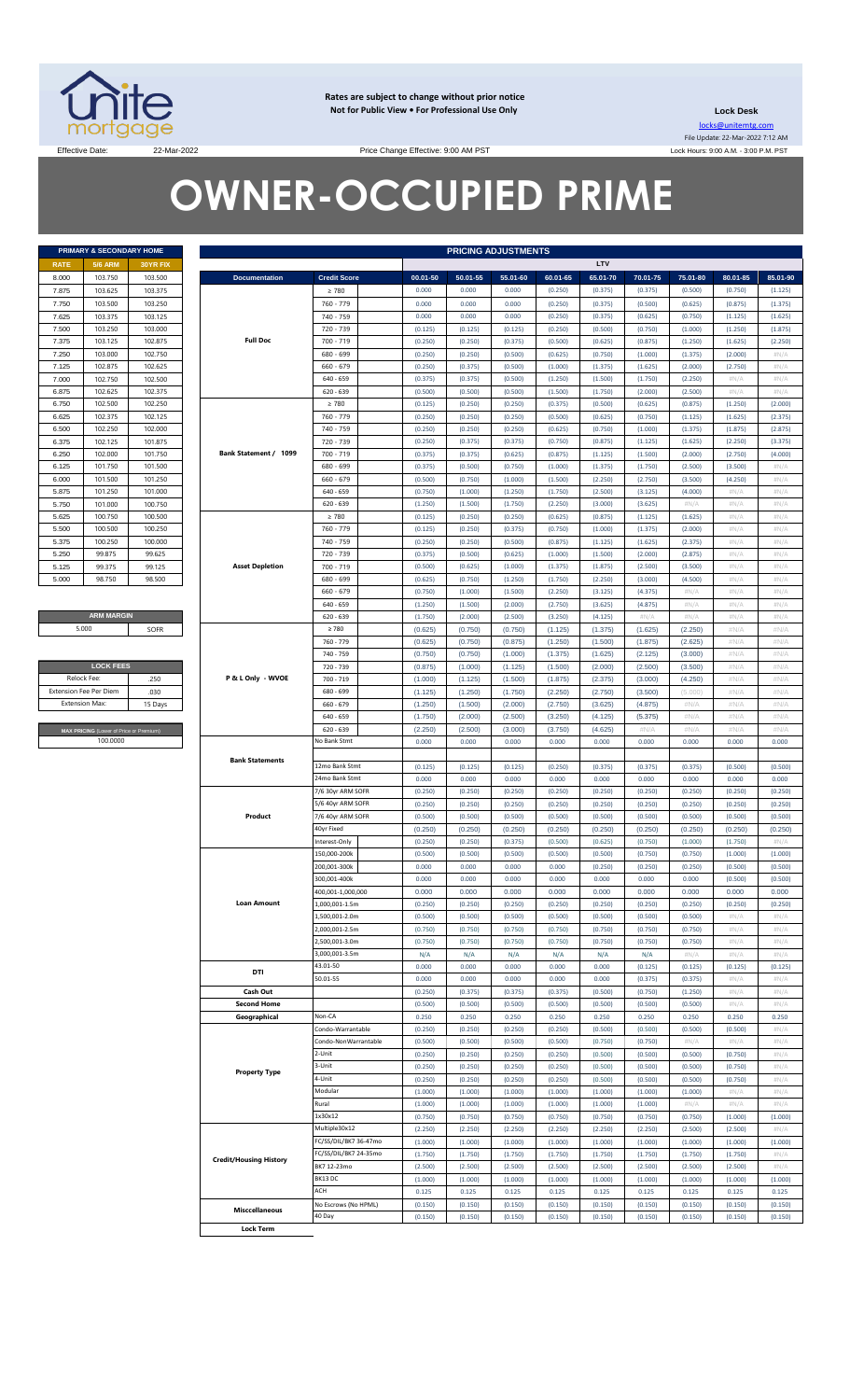

# [V](https://unitemortgage.com/)isit: https://unitemortgage.com

The pricing engine is the Formal price given, please access it through:

**Quick Pricer:** [https://un](https://unitemortgage.com/broker-resources/price-my-loan/)itemortgage.com/broker-resources/price-my-loan/

# **CALL US TODAY: 800-777-1207**

### **CONVENTIONAL PRODUCTS AND PRICING**

|       | <b>CONFORMING LOANS</b> |                             |         |       |                             |         |         |       |                             |         |         |       |               |                             |         |
|-------|-------------------------|-----------------------------|---------|-------|-----------------------------|---------|---------|-------|-----------------------------|---------|---------|-------|---------------|-----------------------------|---------|
|       |                         | <b>DU CONF CONV 30 YEAR</b> |         |       | <b>DU CONF CONV 20 YEAR</b> |         |         |       | <b>DU CONF CONV 15 YEAR</b> |         |         |       |               | <b>DU CONF CONV 10 YEAR</b> |         |
| Rate  | 10 Day                  | 25 Day                      | 40 Day  | Rate  | 10 Day                      | 25 Day  | 40 Day  | Rate  | 10 Day                      | 25 Day  | 40 Day  | Rate  | <b>10 Day</b> | 25 Day                      | 40 Day  |
| 5.250 | (4.625)                 | (4.500)                     | (4.375) | 5.000 | (4.125)                     | (4.000) | (3.875) | 4.375 | (3.500)                     | (3.375) | (3.250) | 4.250 | (3.250)       | (3.125)                     | (3.000) |
| 5.125 | (4.375)                 | (4.250)                     | (4.125) | 4.875 | (3.750)                     | (3.625) | (3.500) | 4.250 | (3.250)                     | (3.125) | (3.000) | 4.125 | (2.875)       | (2.750)                     | (2.625) |
| 5.000 | (3.750)                 | (3.625)                     | (3.500) | 4.750 | (3.375)                     | (3.250) | (3.125) | 4.125 | (3.000)                     | (2.875) | (2.750) | 4.000 | (2.750)       | (2.625)                     | (2.500) |
| 4.875 | (3.375)                 | (3.250)                     | (3.125) | 4.625 | (3.000)                     | (2.875) | (2.750) | 4.000 | (2.750)                     | (2.625) | (2.500) | 3.875 | (2.375)       | (2.250)                     | (2.125) |
| 4.750 | (3.000)                 | (2.875)                     | (2.750) | 4.500 | (2.375)                     | (2.250) | (2.125) | 3.875 | (2.375)                     | (2.250) | (2.125) | 3.750 | (1.875)       | (1.750)                     | (1.625) |
| 4.625 | (2.500)                 | (2.375)                     | (2.250) | 4.375 | (2.125)                     | (2.000) | (1.875) | 3.750 | (1.875)                     | (1.750) | (1.625) | 3.625 | (1.500)       | (1.375)                     | (1.250) |
| 4.500 | (2.000)                 | (1.875)                     | (1.750) | 4.250 | (1.625)                     | (1.500) | (1.375) | 3.625 | (1.500)                     | (1.375) | (1.250) | 3.500 | (1.125)       | (1.000)                     | (0.875) |
| 4.375 | (1.500)                 | (1.375)                     | (1.250) | 4.125 | (1.250)                     | (1.125) | (1.000) | 3.500 | (1.125)                     | (1.000) | (0.875) | 3.375 | (0.875)       | (0.750)                     | (0.625) |
| 4.250 | (1.000)                 | (0.875)                     | (0.750) | 4.000 | (0.875)                     | (0.750) | (0.625) | 3.375 | (0.625)                     | (0.500) | (0.375) | 3.250 | (0.375)       | (0.250)                     | (0.125) |
| 4.125 | (0.500)                 | (0.375)                     | (0.250) | 3.875 | (0.500)                     | (0.375) | (0.250) | 3.250 | (0.250)                     | (0.125) | 0.000   | 3.125 | (0.500)       | (0.375)                     | (0.250) |
| 4.000 | 0.000                   | 0.125                       | 0.250   | 3.750 | 0.000                       | 0.125   | 0.250   | 3.125 | 0.125                       | 0.250   | 0.375   | 3.000 | 0.000         | 0.125                       | 0.250   |
| 3.875 | 0.500                   | 0.625                       | 0.750   | 3.625 | 0.625                       | 0.750   | 0.875   | 3.000 | 0.500                       | 0.625   | 0.750   | 2.875 | 0.500         | 0.625                       | 0.750   |
|       |                         |                             |         |       |                             |         |         |       |                             |         |         |       |               |                             |         |
|       |                         | LP CONF CONV 30 YEAR        |         |       | LP CONF CONV 20 YEAR        |         |         |       | LP CONF CONV 15 YEAR        |         |         |       |               | LP CONF CONV 10 YEAR        |         |
| Rate  | 10 Dav                  | 25 Day                      | 40 Day  | Rate  | 10 Day                      | 25 Day  | 40 Day  | Rate  | 10 Dav                      | 25 Day  | 40 Day  | Rate  | <b>10 Day</b> | 25 Day                      | 40 Day  |
| 5.125 | (4.250)                 | (4.125)                     | (4.000) | 5.000 | (4.000)                     | (3.875) | (3.750) | 4.500 | (3.500)                     | (3.375) | (3.250) | 4.500 | (3.000)       | (2.875)                     | (2.750) |
| 5.000 | (3.625)                 | (3.500)                     | (3.375) | 4.875 | (3.750)                     | (3.625) | (3.500) | 4.375 | (3.250)                     | (3.125) | (3.000) | 4.375 | (3.125)       | (3.000)                     | (2.875) |
| 4.875 | (3.125)                 | (3.000)                     | (2.875) | 4.750 | (3.250)                     | (3.125) | (3.000) | 4.250 | (3.000)                     | (2.875) | (2.750) | 4.250 | (2.875)       | (2.750)                     | (2.625) |
| 4.750 | (2.750)                 | (2.625)                     | (2.500) | 4.625 | (2.875)                     | (2.750) | (2.625) | 4.125 | (2.625)                     | (2.500) | (2.375) | 4.125 | (2.500)       | (2.375)                     | (2.250) |
| 4.625 | (2.250)                 | (2.125)                     | (2.000) | 4.500 | (2.250)                     | (2.125) | (2.000) | 4.000 | (2.250)                     | (2.125) | (2.000) | 4.000 | (2.500)       | (2.375)                     | (2.250) |
| 4.500 | (1.750)                 | (1.625)                     | (1.500) | 4.375 | (1.875)                     | (1.750) | (1.625) | 3.875 | (1.875)                     | (1.750) | (1.625) | 3.875 | (2.125)       | (2.000)                     | (1.875) |
| 4.375 | (1.250)                 | (1.125)                     | (1.000) | 4.250 | (1.500)                     | (1.375) | (1.250) | 3.750 | (1.375)                     | (1.250) | (1.125) | 3.750 | (1.500)       | (1.375)                     | (1.250) |
| 4.250 | (0.750)                 | (0.625)                     | (0.500) | 4.125 | (1.250)                     | (1.125) | (1.000) | 3.625 | (1.000)                     | (0.875) | (0.750) | 3.625 | (1.125)       | (1.000)                     | (0.875) |
| 4.125 | (0.375)                 | (0.250)                     | (0.125) | 4.000 | (0.875)                     | (0.750) | (0.625) | 3.500 | (0.750)                     | (0.625) | (0.500) | 3.500 | (0.875)       | (0.750)                     | (0.625) |
| 4.000 | 0.000                   | 0.125                       | 0.250   | 3.875 | (0.375)                     | (0.250) | (0.125) | 3.375 | (0.375)                     | (0.250) | (0.125) | 3.375 | (0.500)       | (0.375)                     | (0.250) |
| 3.875 | 0.500                   | 0.625                       | 0.750   | 3.750 | 0.125                       | 0.250   | 0.375   | 3.250 | 0.000                       | 0.125   | 0.250   | 3.250 | 0.000         | 0.125                       | 0.250   |
| 3.750 | 1.125                   | 1.250                       | 1.375   | 3.625 | 0.625                       | 0.750   | 0.875   | 3.125 | 0.500                       | 0.625   | 0.750   | 3.125 | 0.000         | 0.125                       | 0.250   |

### **HIGH BALANCE CONFORMING**

|                                                                                                         | <b>DU HIGH BALANCE 30 YEAR</b>                                                                                                       |                                                                                                                             |                                                                                                                                    |                                                                                                         | <b>DU HIGH BALANCE 15 YEAR</b>                                                                                                 |                                                                                                                                |                                                                                                                                |      | <b>DU HIGH BALANCE 20 YEAR</b> |                  |               |      | <b>DU HIGH BALANCE 10 YEAR</b> |                    |               |  |  |
|---------------------------------------------------------------------------------------------------------|--------------------------------------------------------------------------------------------------------------------------------------|-----------------------------------------------------------------------------------------------------------------------------|------------------------------------------------------------------------------------------------------------------------------------|---------------------------------------------------------------------------------------------------------|--------------------------------------------------------------------------------------------------------------------------------|--------------------------------------------------------------------------------------------------------------------------------|--------------------------------------------------------------------------------------------------------------------------------|------|--------------------------------|------------------|---------------|------|--------------------------------|--------------------|---------------|--|--|
| Rate<br>5.375<br>5.250<br>5.125<br>5.000<br>4.875<br>4.750<br>4.625<br>4.500<br>4.375<br>4.250<br>4.125 | <b>10 Day</b><br>(1.375)<br>(2.750)<br>(1.875)<br>(2.500)<br>(2.250)<br>(1.875)<br>(1.375)<br>(0.875)<br>(0.500)<br>(0.125)<br>0.625 | 25 Day<br>(1.250)<br>(2.625)<br>(1.750)<br>(2.375)<br>(2.125)<br>(1.750)<br>(1.250)<br>(0.750)<br>(0.375)<br>0.000<br>0.750 | <b>40 Day</b><br>(1.125)<br>(2.500)<br>(1.625)<br>(2.250)<br>(2.000)<br>(1.625)<br>(1.125)<br>(0.625)<br>(0.250)<br>0.125<br>0.875 | Rate<br>4.500<br>4.375<br>4.250<br>4.125<br>4.000<br>3.875<br>3.750<br>3.625<br>3.500<br>3.375<br>3.250 | <b>10 Day</b><br>(2.500)<br>(2.125)<br>(1.750)<br>(1.375)<br>(1.000)<br>(0.625)<br>(0.375)<br>0.000<br>0.250<br>0.750<br>1.125 | <b>25 Day</b><br>(2.375)<br>(2.000)<br>(1.625)<br>(1.250)<br>(0.875)<br>(0.500)<br>(0.250)<br>0.125<br>0.375<br>0.875<br>1.250 | <b>40 Day</b><br>(2.250)<br>(1.875)<br>(1.500)<br>(1.125)<br>(0.750)<br>(0.375)<br>(0.125)<br>0.250<br>0.500<br>1.000<br>1.375 | Rate | 10 Day<br>法                    | 25 Day<br>JUEDIT | <b>40 Day</b> | Rate | 10 Day                         | 25 Day<br><b>a</b> | <b>40 Day</b> |  |  |
| 4.000                                                                                                   | 1.000                                                                                                                                | 1.125                                                                                                                       | 1.250                                                                                                                              | 3.125                                                                                                   | 1.500                                                                                                                          | 1.625                                                                                                                          | 1.750                                                                                                                          |      |                                |                  |               |      |                                |                    |               |  |  |

Agency Underwriting Fee: \$ 1,095 \* NJ and WA Origination Fee \$1,195 \* NC Commitment Fee \$1,195

⋹

**MAX NET PRICING IS 104.000 HIGH BALANCE MAX NET PRICING IS 103.000 Rates and pricing are subject to change without notice.** All Rights Reserved. 03.2022 This document is limited to current Unite Mortgage Wholesale Lending Solutions, and should not be intended as legal advice, legal opinion, or any other advice on specific facts or circumstances. Such policy and practice ar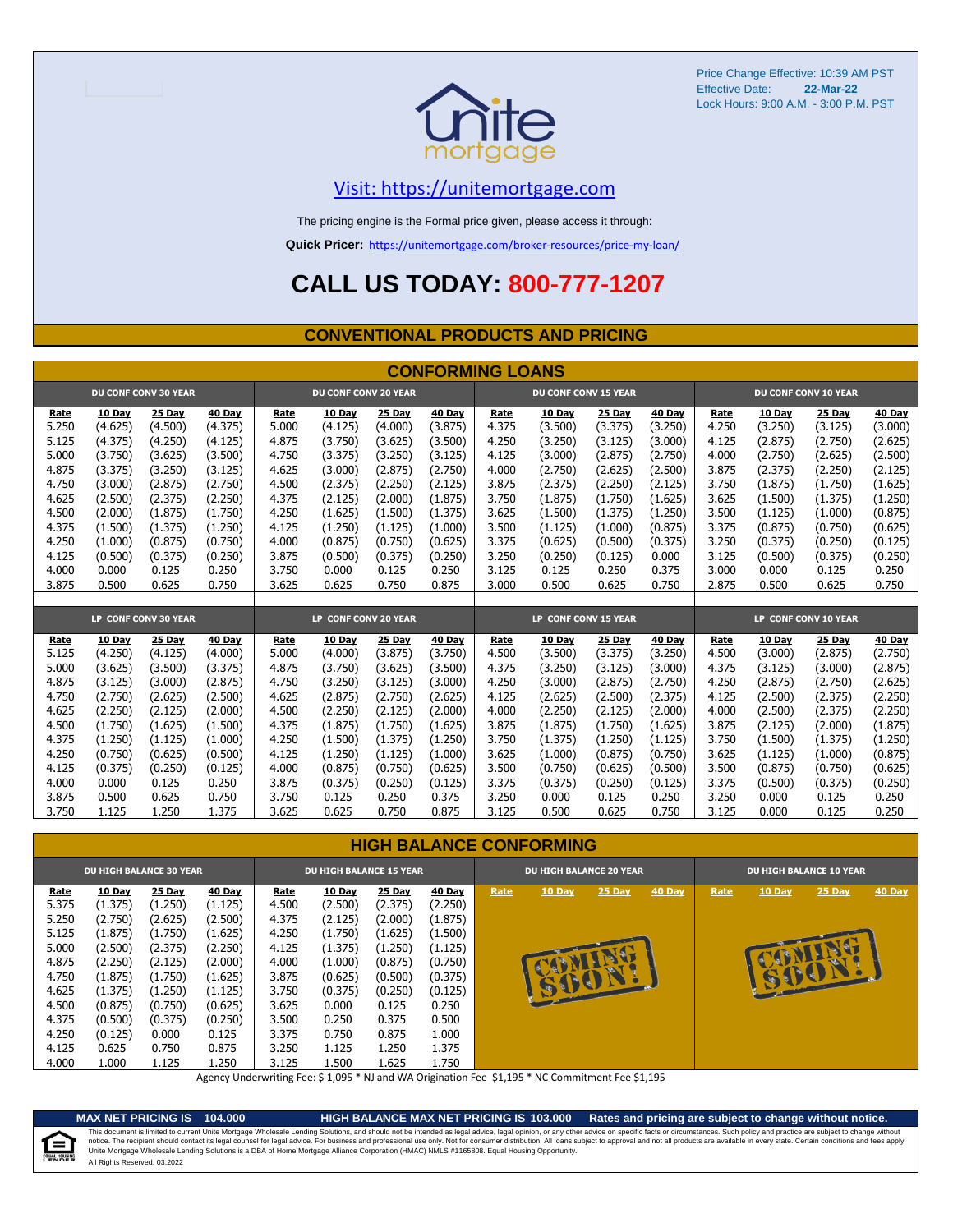

# [V](https://unitemortgage.com/)isit: https://unitemortgage.com

The pricing engine is the Formal price given, please access it through:

**Quick Pricer:** [https://un](https://unitemortgage.com/broker-resources/price-my-loan/)itemortgage.com/broker-resources/price-my-loan/

# **CALL US TODAY: 800-777-1207**

|                                                                         | <b>HOME AFFORDABLE PRODUCTS</b> |         |         |       |         |         |         |       |                                                                   |               |         |      |        |        |        |
|-------------------------------------------------------------------------|---------------------------------|---------|---------|-------|---------|---------|---------|-------|-------------------------------------------------------------------|---------------|---------|------|--------|--------|--------|
| <b>DU HOMEREADY 30 YEAR</b><br><b>DU HOMEREADY HIGH BALANCE 30 YEAR</b> |                                 |         |         |       |         |         |         |       | LP HOME POSSIBLE 30 YEAR<br>LP HOME POSSIBLE HIGH BALANCE 30 YEAR |               |         |      |        |        |        |
| Rate                                                                    | 10 Day                          | 25 Day  | 40 Day  | Rate  | 10 Day  | 25 Day  | 40 Day  | Rate  | 10 Day                                                            | <b>25 Day</b> | 40 Day  | Rate | 10 Day | 25 Day | 40 Day |
| 5.375                                                                   | (4.875)                         | (4.750) | (4.625) | 5.375 | 99.000  | 99.125  | 99.250  | 5.125 | (4.125)                                                           | (4.000)       | (3.875) |      |        |        |        |
| 5.250                                                                   | (4.375)                         | (4.250) | (4.125) | 5.250 | (2.750) | (2.625) | (2.500) | 5.000 | (3.625)                                                           | (3.500)       | (3.375) |      |        |        |        |
| 5.125                                                                   | (3.875)                         | (3.750) | (3.625) | 5.125 | (2.000) | (1.875) | (1.750) | 4.875 | (3.250)                                                           | (3.125)       | (3.000) |      |        |        |        |
| 5.000                                                                   | (3.625)                         | (3.500) | (3.375) | 5.000 | (2.000) | (1.875) | (1.750) | 4.750 | (2.750)                                                           | (2.625)       | (2.500) |      |        |        |        |
| 4.875                                                                   | (3.125)                         | (3.000) | (2.875) | 4.875 | (1.750) | (1.625) | (1.500) | 4.625 | (2.250)                                                           | (2.125)       | (2.000) |      |        |        |        |
| 4.750                                                                   | (2.625)                         | (2.500) | (2.375) | 4.750 | (1.500) | (1.375) | (1.250) | 4.500 | (1.875)                                                           | (1.750)       | (1.625) |      |        | 15001  |        |
| 4.625                                                                   | (2.250)                         | (2.125) | (2.000) | 4.625 | (1.125) | (1.000) | (0.875) | 4.375 | (1.250)                                                           | (1.125)       | (1.000) |      |        |        |        |
| 4.500                                                                   | (1.750)                         | (1.625) | (1.500) | 4.500 | (0.625) | (0.500) | (0.375) | 4.250 | (0.750)                                                           | (0.625)       | (0.500) |      |        |        |        |
| 4.375                                                                   | (1.250)                         | (1.125) | (1.000) | 4.375 | 0.000   | 0.125   | 0.250   | 4.125 | (0.375)                                                           | (0.250)       | (0.125) |      |        |        |        |
| 4.250                                                                   | (0.625)                         | (0.500) | (0.375) | 4.250 | 0.625   | 0.750   | 0.875   | 4.000 | 0.000                                                             | 0.125         | 0.250   |      |        |        |        |
| 4.125                                                                   | (0.250)                         | (0.125) | 0.000   | 4.125 | 0.500   | 0.625   | 0.750   | 3.875 | 0.500                                                             | 0.625         | 0.750   |      |        |        |        |
| 4.000                                                                   | 0.250                           | 0.375   | 0.500   | 4.000 | 0.875   | 1.000   | 1.125   | 3.750 | 1.125                                                             | 1.250         | 1.375   |      |        |        |        |

|                                                    | <b>HOME READY AND HOMEPOSSIBLE CAP LIMITS</b> |      |      |       |      |       |       |                                                                                                  |       |  |  |  |  |  |
|----------------------------------------------------|-----------------------------------------------|------|------|-------|------|-------|-------|--------------------------------------------------------------------------------------------------|-------|--|--|--|--|--|
|                                                    |                                               |      |      |       |      |       |       | LTV <=60 60.01 - 65 65.01 - 70 70.01 - 75 75.01 - 80 80.01 - 85 85.01 - 90 90.01 - 95 95.01 - 97 |       |  |  |  |  |  |
| HomeReady/Home Possible FICO >=680 Adjustment Caps | 1.500                                         | .500 | .500 | 1.500 | .500 | 0.000 | 0.000 | 0.000                                                                                            | 0.000 |  |  |  |  |  |
| HomeReady/Home Possible FICO <680 Adjustment Caps  | 1.500                                         | .500 | .500 | 1.500 | .500 | 1.500 | 1.500 | 1.500                                                                                            | 1.500 |  |  |  |  |  |

Agency Underwriting Fee: \$ 1,095 \* NJ and WA Origination Fee \$1,195 \* NC Commitment Fee \$1,195

 $\equiv$ 

**MAX NET PRICING IS 104.000 HIGH BALANCE MAX NET PRICING IS 103.000 Rates and pricing are subject to change without notice.**

All Rights Reserved. 03.2022 This document is limited to current Unite Mortgage Wholesale Lending Solutions, and should not be intended as legal advice, legal opinion, or any other advice on specific facts or circumstances. Such policy and practice ar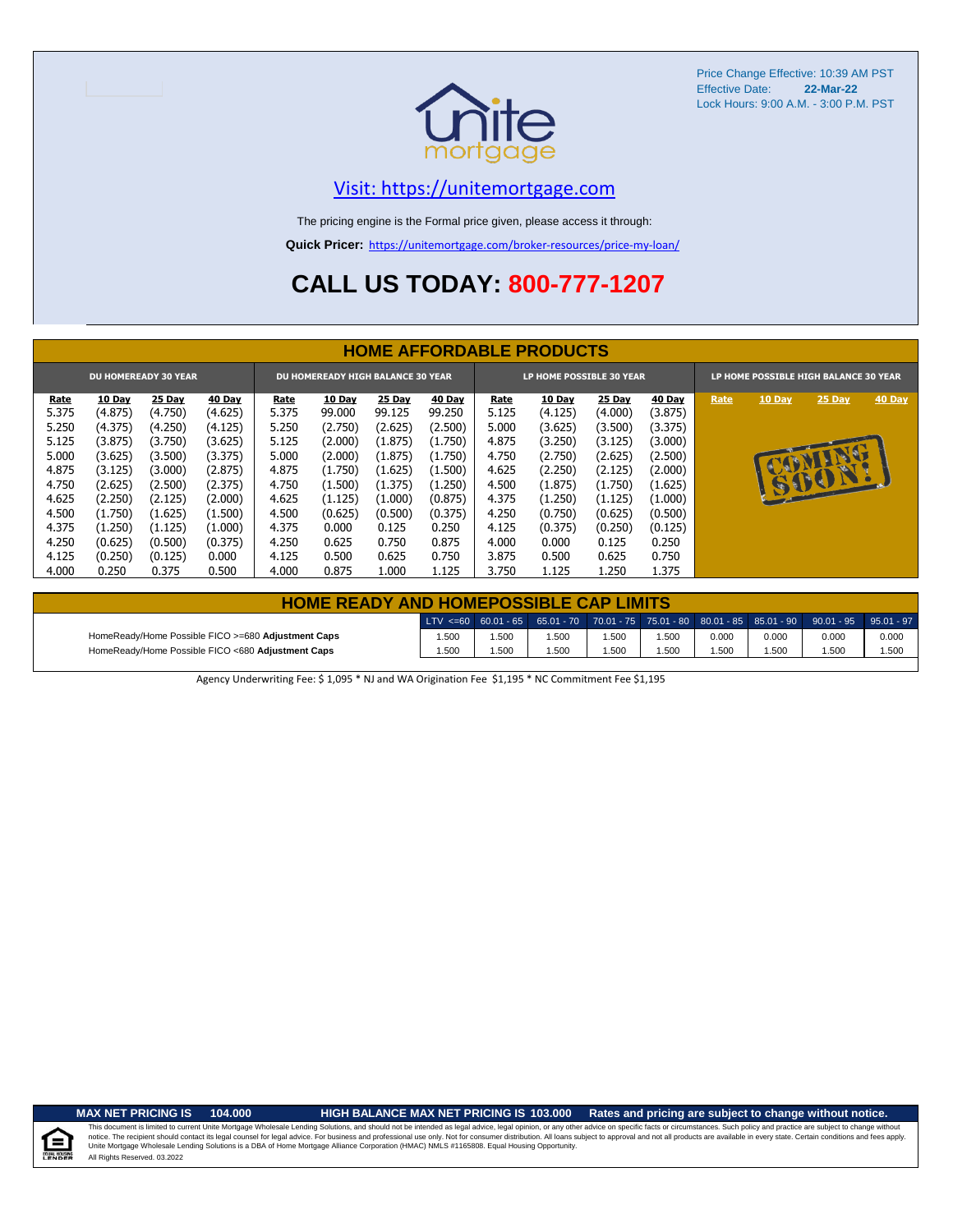

## [V](https://unitemortgage.com/)isit: https://unitemortgage.com

The pricing engine is the Formal price given, please access it through:

**Quick Pricer:** [https://un](https://unitemortgage.com/broker-resources/price-my-loan/)itemortgage.com/broker-resources/price-my-loan/

# **CALL US TODAY: 800-777-1207**

| <b>CONVENTIONAL PRICING ADJUSTMENTS</b>            |                                 |                                                                                        |       |              |                         |              |              |              |                    |              |                      |              |
|----------------------------------------------------|---------------------------------|----------------------------------------------------------------------------------------|-------|--------------|-------------------------|--------------|--------------|--------------|--------------------|--------------|----------------------|--------------|
| Credit Score / LTV                                 |                                 | Loan Terms > 15 years                                                                  |       | $LTV \le 60$ | $60.01 - 70$            | $70.01 - 75$ | 75.01 - 80   | $80.01 - 85$ | $85.01 - 90$       | $90.01 - 95$ | $95.01 - 97$         | >97.00%      |
| $740+$                                             |                                 |                                                                                        |       | 0.000        | 0.250                   | 0.250        | 0.500        | 0.250        | 0.250              | 0.250        | 0.750                | 0.750        |
| 720 - 739                                          |                                 |                                                                                        |       | 0.000        | 0.250                   | 0.500        | 0.750        | 0.500        | 0.500              | 0.500        | 1.000                | 1.000        |
| 700 - 719                                          |                                 |                                                                                        |       | 0.000        | 0.500                   | 1.000        | 1.250        | 1.000        | 1.000              | 1.000        | 1.500                | 1.500        |
| 680 - 699                                          |                                 |                                                                                        |       |              |                         |              | 1.750        | 1.500        | 1.250              | 1.250        | 1.500                | 1.500        |
| 660 - 679                                          |                                 |                                                                                        |       |              |                         |              | 2.750        | 2.750        | 2.250              | 2.250        | 2.250                | 2.250        |
| 640 - 659                                          |                                 |                                                                                        | 0.500 | 1.250        | 2.750                   | 3.000        | 3.250        | 2.750        | 2.750              | 2.750        | 2.750                |              |
| 620-639                                            |                                 |                                                                                        | 0.500 | 1.500        | 3.000                   | 3.000        | 3.250        | 3.250        | 3.250              | 3.500        | 3.500                |              |
|                                                    |                                 | Cash Out (Ex. Student Loan Only) All Loan Terms. Cumulative with above adjust.         |       | $LTV < =60$  | $60.01 - 70$            | $70.01 - 75$ | $75.01 - 80$ |              |                    |              |                      |              |
| $740+$                                             |                                 |                                                                                        |       | 0.375        | 0.625                   | 0.625        | 0.875        |              |                    |              |                      |              |
| 720 - 739                                          |                                 |                                                                                        |       | 0.375        | 1.000                   | 1.000        | 1.125        |              |                    |              |                      |              |
| 700 - 719                                          |                                 |                                                                                        |       | 0.375        | 1.000                   | 1.000        | 1.125        |              |                    |              |                      |              |
| 680 - 699                                          |                                 |                                                                                        |       | 0.375        | 1.125                   | 1.125        | 1.750        |              |                    |              |                      |              |
| 660 - 679                                          |                                 |                                                                                        |       | 0.625        | 1.125                   | 1.125        | 1.875        |              |                    |              |                      |              |
| 640 - 659                                          |                                 |                                                                                        |       | 0.625        | 1.625                   | 1.625        | 2.625        |              |                    |              |                      |              |
| 620 - 639                                          |                                 |                                                                                        |       | 0.625        | 1.625                   | 1.625        | 3.125        |              |                    |              |                      |              |
| <b>Other Price Adjustments</b>                     | All Loan Terms                  | Cumulative with above adjustments                                                      |       | LTV < 60     | $60.01 - 65$            | $65.01 - 70$ | $70.01 - 75$ | 75.01 - 80   | $80.01 - 85$       | $85.01 - 90$ | $90.01 - 95$         | $95.01 - 97$ |
| High Balance Purchase and R/T Refinance            |                                 |                                                                                        |       | 0.500        | 0.750                   | 0.750        | 0.750        | 1.000        | 1.000              | 1.000        | 1.000                | 1.000        |
|                                                    | High Balance Cash-Out Refinance |                                                                                        |       |              |                         | 1.500        | 1.500        | 1.750        | <b>NA</b>          | <b>NA</b>    | <b>NA</b>            | <b>NA</b>    |
| High Balance ARMs (Adjustment Based on CLTV)       |                                 |                                                                                        |       |              | 0.750                   | 0.750        | 0.750        | 1.500        | 1.500              | 1.500        | 1.750                | 1.750        |
| <b>ARMs</b>                                        |                                 |                                                                                        |       | 0.000        | 0.000                   | 0.000        | 0.000        | 0.000        | 0.000              | 0.000        | 0.250                | <b>NA</b>    |
| HomeReady/Home Possible FICO >=680 Adjustment Caps |                                 |                                                                                        |       | 1.500        | 1.500                   | 1.500        | 1.500        | 1.500        | 0.000              | 0.000        | 0.000                | 0.000        |
| HomeReady/Home Possible FICO <680 Adjustment Caps  |                                 |                                                                                        |       | 1.500        | 1.500                   | 1.500        | 1.500        | 1.500        | 1.500              | 1.500        | 1.500                | 1.500        |
| <b>Investment Properties</b>                       |                                 |                                                                                        |       | 2.125        | 2.125                   | 2.125        | 2.125        | 3.375        | 4.125              | <b>NA</b>    | <b>NA</b>            | <b>NA</b>    |
| Second Home                                        |                                 |                                                                                        |       | 1.125        | 1.625                   | 1.625        | 2.125        | 3.375        | 4.125              | 4.125        | 4.125                | 4.125        |
| Manufactured home                                  |                                 |                                                                                        |       | 0.500        | 0.500                   | 0.500        | 0.500        | 0.500        | 0.500              | 0.500        | 0.500                | 0.500        |
|                                                    |                                 | 2-4 Unit Properties (3-4 unit max LTV is 75% (DU) and 80% (LP))                        |       | 1.000        | 1.000                   | 1.000        | 1.000        | 1.000        | 1.000              | <b>NA</b>    | <b>NA</b>            | <b>NA</b>    |
|                                                    |                                 | Condos - Loan Terms > 15Y (does not apply to Detached building types)                  |       | 0.000        | 0.000                   | 0.000        | 0.000        | 0.750        | 0.750              | 0.750        | 0.750                | 0.750        |
|                                                    |                                 | Escrow Waiver (LTV >80% not available in NM, LTV >90% does not apply to HB Nationwide) |       | 0.000        | 0.000                   | 0.000        | 0.000        | 0.000        | 0.000              | 0.000        | 0.000                | <b>NA</b>    |
| UW Waiver Fee (ALL LTV) - based on loan size       |                                 |                                                                                        |       |              |                         |              |              |              |                    |              |                      |              |
|                                                    |                                 |                                                                                        |       |              |                         |              |              |              |                    |              |                      |              |
|                                                    |                                 | <b>ALL SUBORDINATE FINANCING .375%</b>                                                 |       |              |                         |              |              |              |                    |              |                      |              |
| <b>LTV Range</b>                                   |                                 | <b>CLTV Range</b>                                                                      |       |              | Credit Score < 720      |              |              |              | Credit Score > 720 |              |                      |              |
| $\leq 65.00\%$                                     |                                 | $80.01\% - 95.00\%$                                                                    |       |              | 0.500                   |              |              |              | 0.250              |              |                      |              |
| 65.01% - 75.00%                                    |                                 | $80.01\% - 95.00\%$                                                                    |       |              | 0.750                   |              |              |              | 0.500              |              |                      |              |
| 75.01% - 95.00%                                    |                                 | $90.01\% - 95.00\%$                                                                    |       |              | 1.000                   |              |              |              | 0.750              |              |                      |              |
| 75.01% - 90.00%                                    |                                 | 76.01% - 90.00%                                                                        |       |              | 1.000                   |              |              |              | 0.750              |              |                      |              |
| $\leq 95.00\%$<br>95.01% - 97.00%                  |                                 |                                                                                        |       |              | 1.500                   |              |              |              | 1.500              |              |                      |              |
|                                                    |                                 |                                                                                        |       |              |                         |              |              |              |                    |              |                      |              |
|                                                    |                                 | <b>LOCK EXTENSIONS - RELOCKS - OTHER CHANGES</b>                                       |       |              |                         |              |              |              |                    |              |                      |              |
|                                                    |                                 |                                                                                        |       |              | <b>Lock Extensions:</b> |              |              |              |                    |              |                      |              |
| 1-4 days                                           |                                 | .03/day                                                                                |       |              |                         |              |              |              |                    |              |                      |              |
| 5 days                                             |                                 | 0.125                                                                                  |       |              |                         |              |              |              |                    |              | 10 Day Lock Expires: | 04/01/22     |
| 7 days                                             |                                 | 0.187                                                                                  |       |              |                         |              |              |              |                    |              | 25 Day Lock Expires: | 04/16/22     |
| 10 days                                            |                                 | 0.250                                                                                  |       |              |                         |              |              |              |                    |              | 40 Day Lock Expires: | 05/01/22     |
| 15 days<br>0.375                                   |                                 |                                                                                        |       |              |                         |              |              |              |                    |              |                      |              |

**Relocks: Other Changes:**

Loan Program *plus* Worse Case if moving into different delivery type Rate Change Mot subject to worse case pricing

Locks expiring on a non business day are good through the following business day.

Agency Underwriting Fee: \$ 1,095 \* NJ and WA Origination Fee \$1,195 \* NC Commitment Fee \$1,195

| ٠     |
|-------|
| ENDER |

**IAX NET PRICING IS** 104.000 **Rates and prices are subject to change without notice.** 25/30 YR.: 2.960% 1 YR Libor: 0.360%

APOR: 15/20 YR.: 2.500% 1 YR CMT: 0.120%

All Rights Reserved. 03.2022 This document is limited to current Unite Mortgage Wholesale Lending Solutions, and should not be intended as legal advice, legal opinion, or any other advice on specific facts or circumstances. Such policy and practice ar